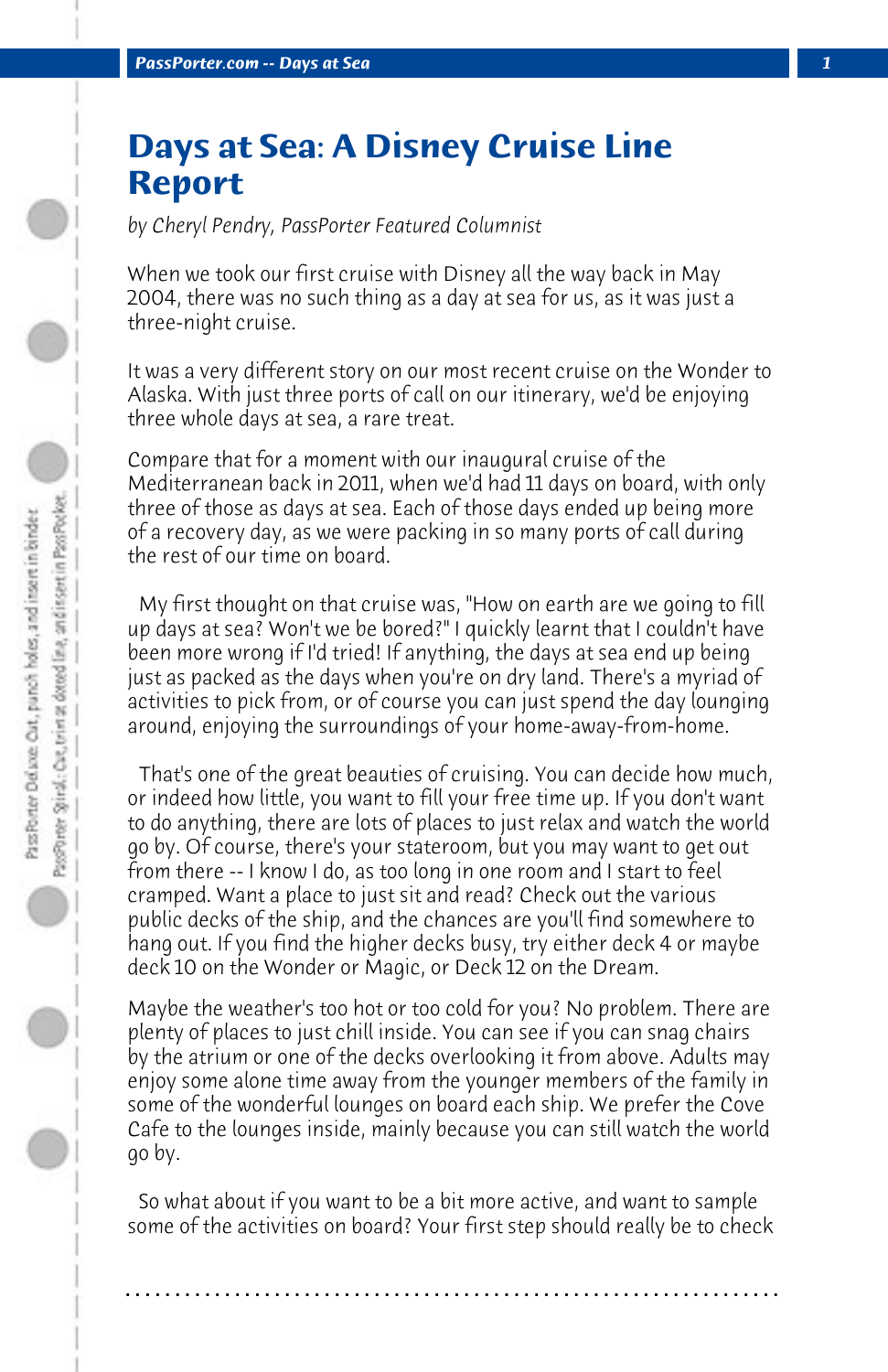out your daily Navigator, delivered to your stateroom the night before. We always spend a good five or ten minutes devouring the information in it, and deciding what we want to do the next day. For us, it's simple, as we're usually most interested in the adults-only activities, not having any children, but I'd be lying to say that we never look at the character meet and greets!

 Activity can mean different things to different people, but if you want to stay physically fit, you can walk or jog your way around deck four, or have a full work-out in the spa. Swimmers can enjoy the on board pools, or perhaps take it easy soaking in the hot tubs. We get enough activity in our day-to-day lives, so our idea of indulgence is to spend some well-earned time in the ever-so relaxing Rainforest in the spa.

 Perhaps you want to exercise your mind instead? There are usually a wide range of seminars on board, perhaps related to your ports of call, or maybe more to do with wining or dining. It's worth keeping a look out for more fun activities as well, such as drawing animated characters, which we really enjoyed on the Alaskan cruise, or making towel animals.

 If you're new to the ship you're cruising on, I can thoroughly recommend taking some time to learn more about your surroundings. That may be in the shape of an organised tour, as Disney tends to run a couple of tours showcasing what you can find on board. It's exceptionally useful to help find your feet.

 Let's not forget that there are also a range of movies showing on board, either at one of the ship's theaters, or in your stateroom. If you're on the Dream, you can even pause, rewind, and fast forward those films, which is a great touch. There's something very unique about watching a movie at sea, and they're not necessarily re-runs. We saw Pirates of the Caribbean III on our Mediterranean cruise when it had just been released at the box office.

 And if your wallet needs some activity, the shops are open whenever the ships are at sea, so you can always do some window shopping! Just be careful if you plan on doing laundry when you're not in port, as this is when the on board laundry facilities tend to be at their busiest. We got up exceptionally early to ensure that we could get a washer, and dryer, and we were glad we did!

 Fine dining is never far from your mind when you're on a cruise, and usually at least one of the main dining rooms is open for breakfast and lunch on your at-sea days. We love the opportunity to sample the fine dining room, either Triton's, Lumiere's, or the Royal Palace on each ship for breakfast. It's just a nice treat to be able to order a la carte and be

**. . . . . . . . . . . . . . . . . . . . . . . . . . . . . . . . . . . . . . . . . . . . . . . . . . . . . . . . . . . . . . . . . .**